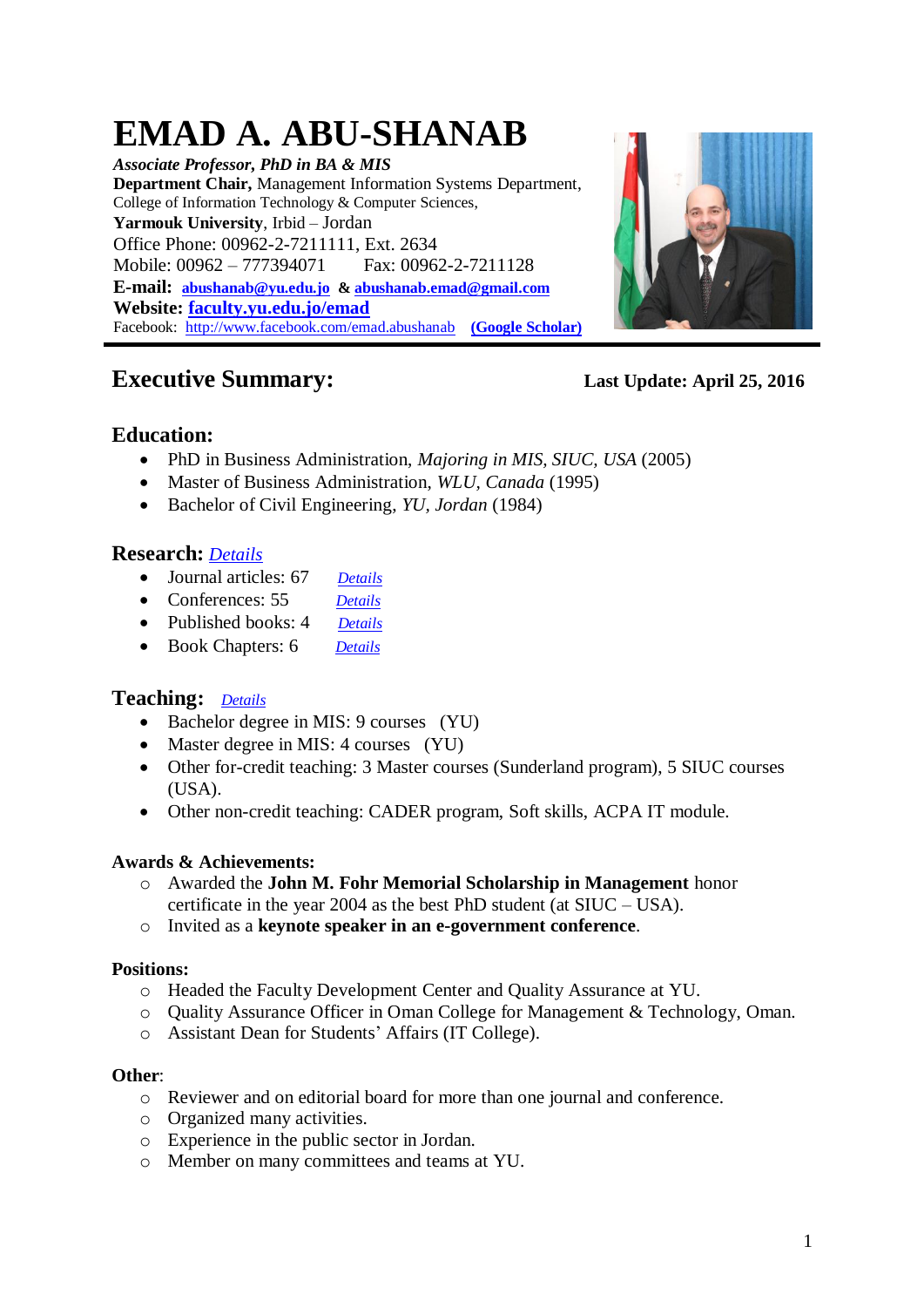# **EMAD A. ABU-SHANAB**

# **Detailed CV:**

# **Education:**

- **PhD in Business Administration: (**Major: MIS), Southern Illinois University Carbondale - **USA** (2005). *[AACSB Accredited]*
- **Master of Business Administration:** Wilfrid Laurier University, Waterloo, **Canada** (1995). *[AACSB Accredited]*
- **Bachelor of Civil Engineering:** Yarmouk University, Irbid, **Jordan** (1984).

# <span id="page-1-0"></span>**Research Interest:** *[\[Home\]](#page-0-0)*

Major research areas are **e-government**, technology acceptance or adoption, e-learning, e-CRM and e-marketing, and the digital divide. Other areas in management information systems like strategic issues of IS, GDSS, IT project management, and ERP systems.

# **Publications:**

 **Dissertation (PhD):** Internet Banking in Jordan: The Unified Theory of Acceptance and Use of Technology (UTAUT) Perspective. Southern Illinois University Carbondale, USA, 2005, Supervisor: Prof. John Pearson.

### <span id="page-1-1"></span>**Journal Publications:** *[\[Home\]](#page-0-0)*

- 1. **Abu-Shanab, E.** & Pearson, J. (2007). Internet Banking in Jordan: The Unified Theory of Acceptance and Use of Technology (UTAUT) Perspective. *Journal of Systems and Information Technology*, Vol. 9 (1), 2007, pp. 78-97.
- 2. MdNor, K., **Abu-Shanab, E.** & Pearson, J. (2008) "Internet Banking Acceptance In Malaysia Based On The Theory Of Reasoned Action*" Journal of Information Systems and Technology Management,* Vol. 5, No. 1, 2008, p. 3-14.
- 3. **Abu-Shanab**, **E.** & Pearson, M. (2009). Internet Banking in Jordan: an Arabic Instrument Validation Process, *The International Arab Journal of Information Technology*, Vol.6, no.3 July 2009, pp. 235-244.
- 4. **Abu-Shanab, E.** & Radaideh, Q. (2009). Jordan's E-government Program: A User Centered Approach. *Abhath Al-Yarmouk "Basic Sci & Eng.",* Vol. 18(1), 2009, pp. 63- 74.
- 5. **Abu-Shanab, E.** & Knight, M. (2009). The Technology Acceptance Model: The Effect of Agreeability, *D I A S Technology Review: the International Journal for Business and I T, Vol. 5(2), October 2009, issue # 10, pp. 24-33.*
- 6. Yan, A., Md-Nor, K., **Abu-Shanab, E.** & Sutanonpaiboon, J. (2009). Factors that Affect Mobile Telephone Users to Use Mobile Payment Solution, *Int. Journal of Economics and Management, Vol. 3(1), pp. 37-49 (2009).*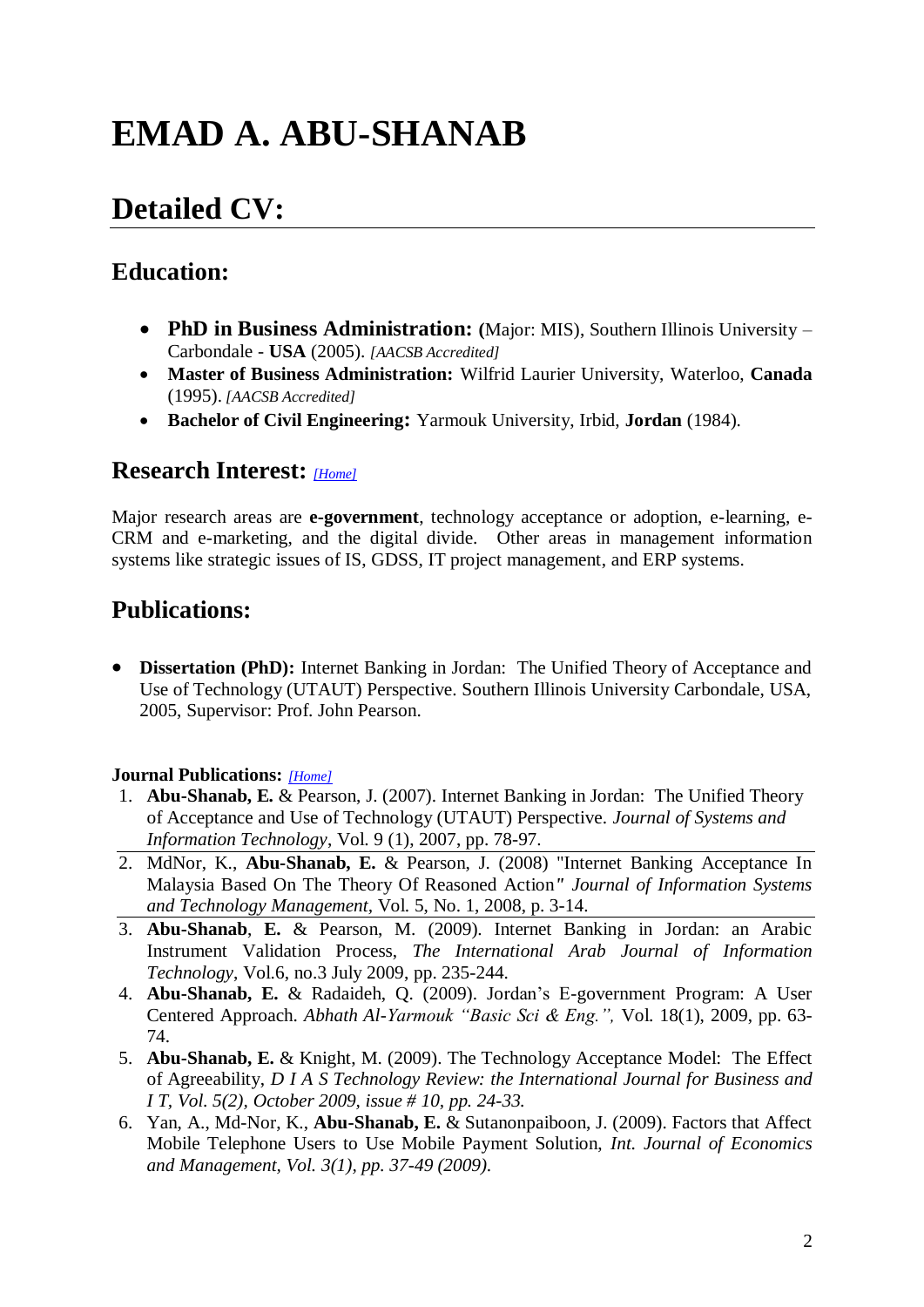- 7. Saleh, Z. & **Abu-Shanab, E.** (2010). The Role of Risk Related Knowledge in the Diffusion of Internet Innovations. *Journal of Information Knowledge Management,* Vol. 9(1), March 2010, pp. 31-39.
- 8. AL-Rababah, B. & **Abu-Shanab, E.** (2010). E-Government and Gender Digital Divide: The Case of Jordan, *International Journal of Electronic Business Management (IJEBM), V8(1), 2010, pp. 1-8*.
- 9. **Abu-Shanab, E.,** Abu Al-Rub, S. & MdNor, K. (2010). Obstacles Facing the Adoption of E-government Services in Jordan. *Journal of E-Governance*, Vol. 33(1), 2010, pp. 35- 47.
- **10. Abu-Shanab**, **E.,** Pearson, J. & Setterstrom, A. (2010). Internet Banking and Customers' Acceptance in Jordan: The Unified Model's Perspective. *Communications of the Association for Information Systems (CAIS),* Vol. 26, Article 23, pp. 493-525.
- 11. Obeidat, R. & **Abu-Shanab, E.** (*2010*). Drivers of E-government and E-business in Jordan. *Journal of Emerging Technologies in Web Intelligence,* Vol. 2 (3), August 2010, pp. 204-211.
- 12. **Abu-Shanab, E**., Knight, M. & Refai, H. (2010). E-Voting Systems: A Tool for E-Democracy. *Management Research and Practice,* Vol. 2 (3), 2010, pp. 264-274.
- 13. Radaideh, Q., **Abu-Shanab, E**., Hamam, S. & Abu-Salem, H. (2011). Usability Evaluation of Online News Websites: A User Perspective Approach. *International Journal of Human and Social Sciences,* Vol. 6(2), 2011, pp. 114-122.
- 14. **Abu-Shanab**, **E.** & Abu-Baker, A. (2011). Evaluating Jordan's E-government Website: A Case Study. *Electronic Government: An International Journal,* Vol. 8(4), 2011, pp. 271-289.
- 15. **Abu-Shanab, E**. & Alsmadi, A. (2011). Quality Initiatives in Jordan: The Accreditation Requirements Case. *Int. J. Education Economics and Development,* Vol. 2, No. 4, 2011, pp. 303-319.
- 16. **Abu-Shanab, E.** (2012). Digital Government Adoption in Jordan: An Environmental Model. *The International Arab Journal of e-Technology (IAJeT),* Vol. 2(3) January 2012, pp. 129-135.
- 17. **Abu-Shanab, E.** & Al-Azzam, A. (2012). Trust Dimensions and the adoption of Egovernment in Jordan. *International Journal of Information Communication Technologies and Human Development,* Vol. 4(1), 2012, January-March, pp.39-51.
- 18. **Abu-Shanab, E.** & Ghaleb, O. (2012). Adoption of Mobile Commerce Technology: An Involvement of Trust and Risk Concerns. *International Journal of Technology Diffusion,*  Vol. 3(2), April-June, 2012, pp. 36-49.
- 19. Khasawneh, R. & **Abu-Shanab, E**. (2012). Electronic Customer Relationship Management (e-CRM) in Jordan: The Case of Egyptian Arab Land Bank, *International Journal of Technology Diffusion,* Vol. 3(3), July-September 2012, pp. 36-46.
- 20. **Abu-Shanab, E**. (2012). The Digital Divide and Its Influence on Public Education Diffusion. *International Journal of Technology Diffusion,* Vol. 3(4), October-December 2012, pp. 36-47.
- **21. Abu-Shanab, E**. & Harb, Y. (2013). E-Government Readiness Association with Human Rights Index. *Electronic Government, An International Journal,* Vol. 10(1), pp. 56-67.
- 22. **Abu-Shanab, E.** (2013). Income Divide: A Determinant of Technology Acceptance. *The International Arab Journal of e-Technology (IAJeT),* Vol. 3(2), pp. 121-127.
- 23. **Abu-Shanab, E**. & Md Nor, K. (2013). The Influence of Language on Research Results, *Management Research and Practice Journal (*MRP), Vol. 4(2) (2013), pp. 37-48.
- 24. Khasawneh, R. & **Abu-Shanab, E.** (2013). E-Government and Social Media Sites: The Role and Impact. *World Journal of Computer Application and Technology,* Vol. 1(1), July 2013, pp. 10-17.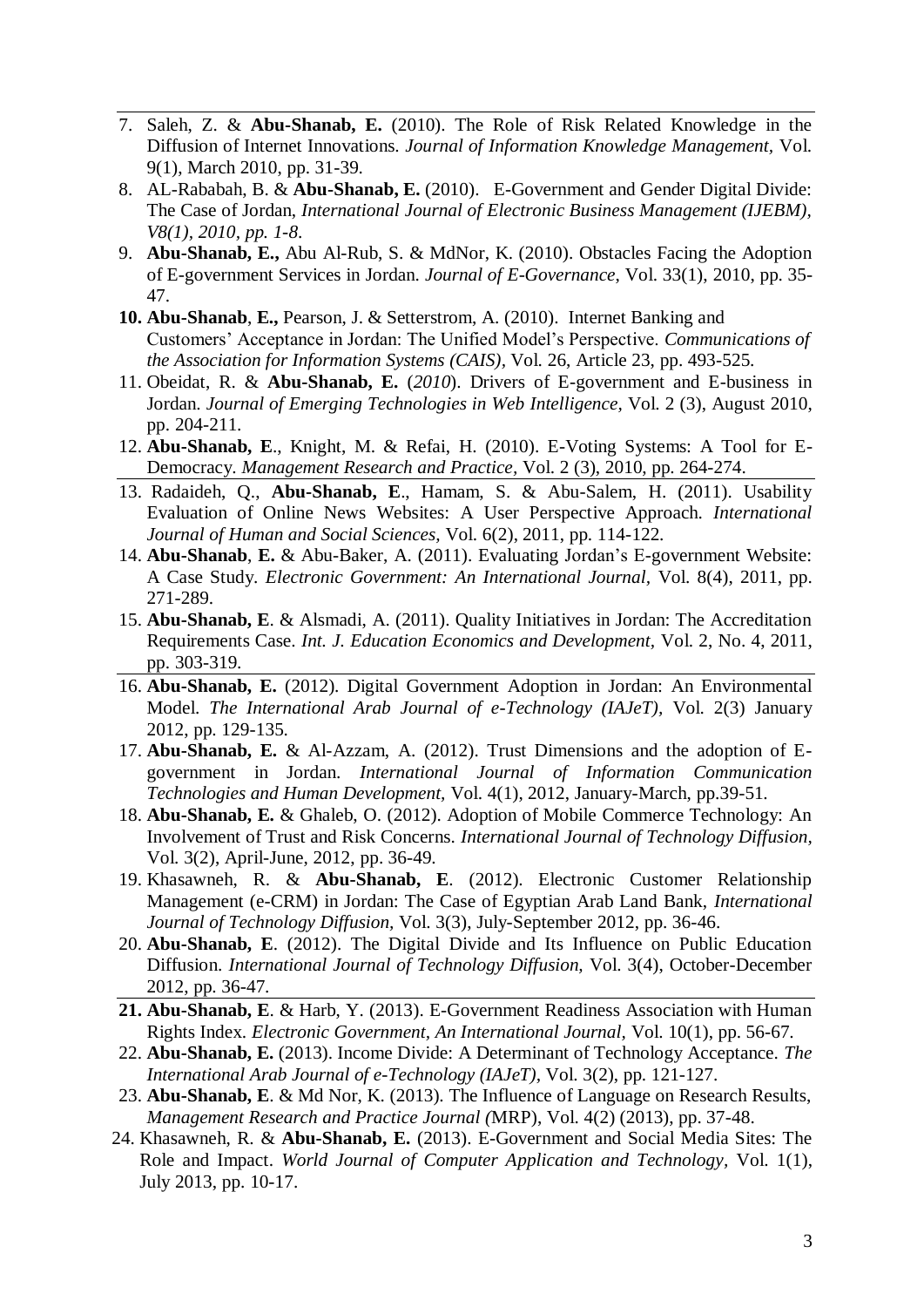- 25. **Abu-Shanab, E.** & Al-Tarawneh, H. (2013). How Jordanian Youth Perceive Social Networks Influence? *Computer Science and Information Technology*, Vol. 1(2), pp. 159- 164.
- 26. Khasawneh, R. & **Abu-Shanab, E.** (2013). Factors Influencing Group Decision Making Performance in a GSS Enabled Environment. *Computer Science and Information Technology,* Vol. 1(2), pp. 145-152.
- 27. **Abu-Shanab, E.,** Harb, Y. & Al-Zo'bie, S. (2013). Government as an Anti-Corruption Tool: Citizens Perceptions. *International Journal of Electronic Governance,* Vol. 6(3), 2013, pp. 232-248.
- **28. Abu-Shanab, E.** & Saleh, Z. (2014). Contributions of ERP Systems in Jordan, *International Journal of Business Information Systems,* Vol. 15(2), 2014, pp. 244-260.
- 29. **Abu-Shanab, E.,** Haddad, M. & Knight, M. (2014). Knowledge Sharing Practices and the Learning Organization: A Study. *The IUP Journal of Knowledge Management*, Vol. XII, No. 2, 2014, pp. 38-50.
- 30. **Abu-Shanab, E.** & Abu-Baker, A. (2014). Using and Buying Mobile Phones in Jordan: Implications for Future Research and the Development of New Methodology. *Technology in Society*, Vol. 38(August 2014), pp. 103-110.
- 31. Sinjilawi, Y., AL-Nabhan, M. & **Abu-Shanab, E.** (2014). Addressing Security and Privacy Issues in Cloud Computing. *Journal of Emerging Technologies in Web Intelligence,* Vol. 6(2), May 2014, pp. 192-199.
- 32. Abu-Tair, H. & **Abu-Shanab, E**. (2014). Mobile Government Services: Challenges and Opportunities. *International Journal of Technology Diffusion,* Vol. 5(1), January-March, pp.17-25.
- 33. Qasim, H. & **Abu-Shanab, E.** (2014). Cloud Computing Risks & Business Adoption, *International Journal of Emerging Sciences,* Vol. 4(2), June 2014, pp. 52-63.
- 34. **Abu-Shanab, E.** & Qasim, H. (2014). Cloud Computing Adoption: Brand Equity Impact on Users' Choice, *Saba Journal of Information Technology and Networking,* Vol. 2(2), 2014, pp. 63-80.
- 35. **Abu-Shanab, E**. (2014). Antecedents of Trust in E-government Services: An empirical Test in Jordan. *Transforming Government: People, Process and Policy*, Vol. 8(4), pp. 480-499.
- 36. **Abu-Shanab, E.** & Khasawneh, R. (2014). E-government Adoption: The challenge of Digital Divide based on Jordanians' Perceptions, *Theoretical and Empirical Researches in Urban Management Journal,* Vol. 9(4), November 2014, pp. 5-19.
- 37. **Abu-Shanab, E.** & Bataineh, L. (2014). Challenges Facing E-government Projects: How to Avoid Failure? *International Journal of Emerging Sciences,* Vol. 4(4), pp. 207-217
- 38. **Abu-Shanab, E.** & Yamin, E. (2014). RFID Utilization in Public University Libraries in Jordan, *International Journal of Digital Library Systems (IJDLS)*, Vol. 4(2), 29-43.
- 39. **Abu-Shanab, E.** (2014). E-learning System's Acceptance: A Comparative Study, *International Journal of Web-Based Learning and Teaching Technologies (IJWLTT*), Vol. 9(4), October-December 2014, pp. 1-13.
- 40. **Abu-Shanab, E.,** Abu-Shehab, R. & Khairallah, M. (2015). Critical Success Factors for ERP Implementation: The Case of Jordan. *The International Arab Journal of e-Technology (IAJeT),* Vol. 4(1), January 2015, pp. 1-7.
- 41. **Abu-Shanab, E**. & Frehat, M. (2015). The Role of Social Networking in the Social Reform of Young Society, *International Journal of Technology Diffusion*, Vol. 6(1), January-March 2015, pp. 62-77.
- 42. **Abu-Shanab, E.** (2015). Open Government Initiatives In Public Sector: A Proposed Framework For Future Research**.** *Saba Journal of Information Technology and Networking,* Vol. 3(1), pp. 4-14.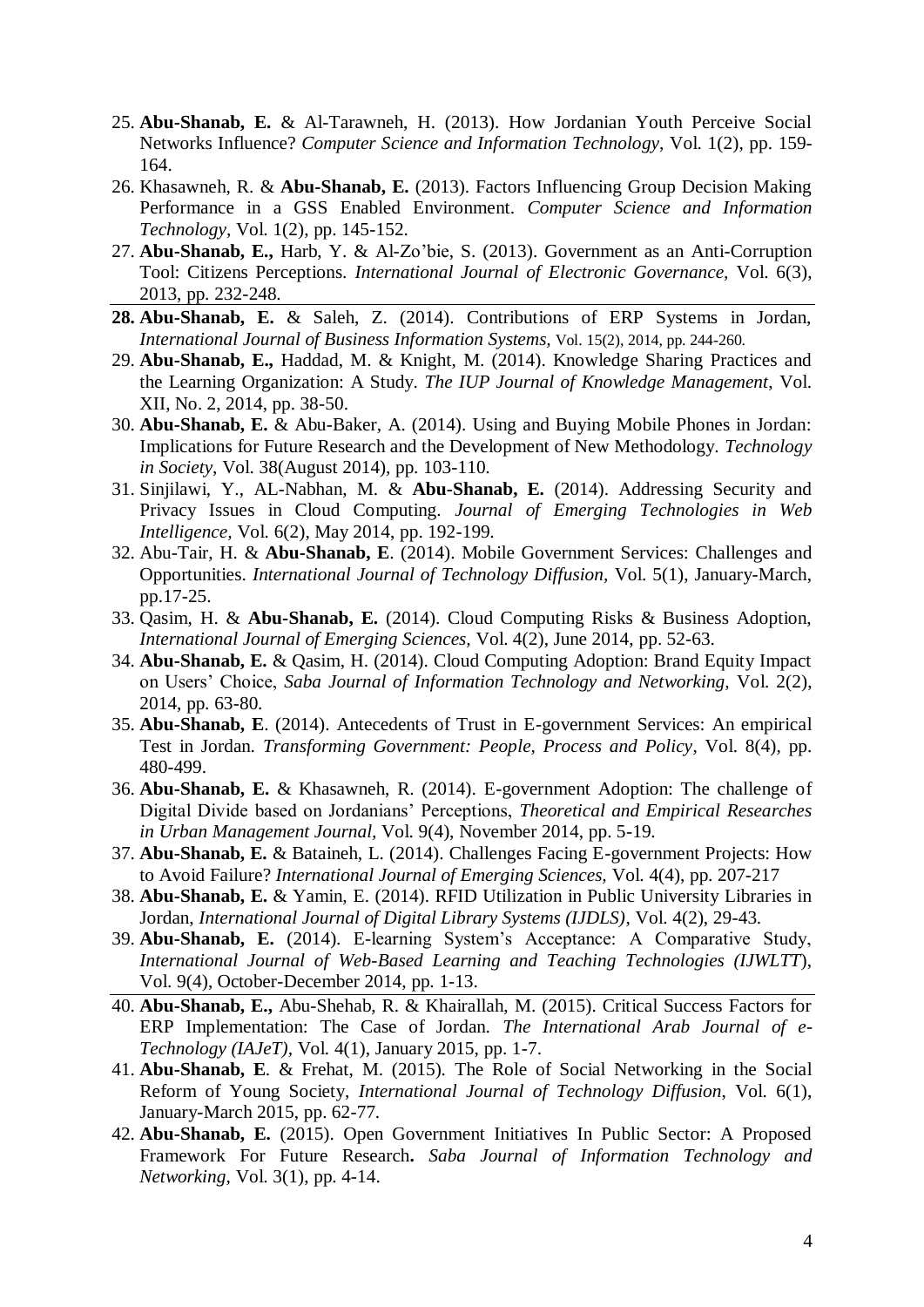- 43. **Abu-Shanab, E.** & Al-Jamal, N. (2015). Exploring the Gender Digital Divide in Jordan, *Gender, Technology and Development,* Vol. 19(1), March 2015, pp. 91-113.
- 44. **Abu-Shanab, E**. & Ababneh, L. (2015). Exploring Academicians Acceptance of E-Learning Using an Extended TAM: The Case of Yarmouk University. *Journal of Network Communications and Emerging Technologies (JNCET),* Vol. 1(1), March 2015, pp. 6-10.
- 45. **Abu-Shanab, E.** & Al-Tarawneh, H. (2015). The Influence of Social Networks on High School Students' Performance. *International Journal of Web-Based Learning and Teaching Technologies (IJWLTT*), Vol. 10(2), April-June 2015, pp. 44-52.
- 46. **Abu-Shanab, E.** & Al-Quraan, H. (2015). Factors Influencing Electronic Government Social Sustainability. *International Journal of Information Communication Technologies and Human Development (IJICTHD)*, Vol. 7(2), pp. 42-56.
- 47. **Abu-Shanab, E.** & Haddad, E. (2015). The Influence of Smart Phones on Human Health and Behavior: Jordanians' Perceptions*. International Journal of Computer Networks and Applications*, March-April, 2015, Vol. 2(2), pp. 52-56.
- 48. **Abu-Shanab, E.** (2015). Gender and Age: Moderators or Predictors of E-government Acceptance? *International Journal of E-Adoption,* Vol. 7(1), pp. 29-44.
- 49. **Abu-Shanab, E.** & Haider, S. (2015). Major Factors Influencing the Adoption of Mgovernment in Jordan, *Electronic Government, an International Journal,* Vol. 11(4), pp. 223-240.
- 50. Al-Jamal, M. & **Abu-Shanab, E.** (2015). Privacy Policy of E-Government Websites: An Itemized Checklist Proposed and Tested. M*anagement Research and Practice (MRP),* Vol. 7(3), 2015, pp. 80-95*.*
- 51. **Abu-Shanab, E.** & Matalqa, S. (2015). Security and Fraud Issues of E-banking. *International Journal of Computer Networks and Applications (IJCNA),* Vol. 2(4), July – August (2015), pp. 179-187.
- 52. Sawalha, D. & **Abu-Shanab, E.** (2015). Financial Information Systems in Governments: Is it Accepted by Public Employees? *The International Arab Journal of e-Technology (IAJeT),* Vol. 4(2), pp. 57-66.
- 53. **Abu-Shanab, E.** (2015). Reengineering the Open Government Concept: An Empirical Support for a Proposed Model. *Government Information Quarterly*, October 2015, Vol. 32(4), 453-463.
- 54. **Abu-Shanab, E.** & Anagreh, L. (2015). Impact of Electronic Customer Relationship Management in Banking Sector, *International Journal of Electronic Customer Relationship Management,* Vol. 9(4), pp. 254-271.
- 55. Talafha, H. & **Abu-Shanab, E.** (2015). Would Gender, Education and Age Influence Internet Banking Adoption Constructs in Jordan? *IADIS International Journal on WWW/Internet,* Vol. 12(2), pp. 69-82.
- 56. Al-Sebae, M. & **Abu-Shanab, E.** (2015). Jordanians Perceptions Regarding Egovernment Ethical Issues. *International Journal of Civic Engagement and Social Change (IJCESC)*, Vol. 2(40), pp. 16-33.
- 57. **Abu-Shanab, E.** & Bataineh, L. (2016). Key Success Factors of E-government Projects: Jordanians' Perceptions. *International Journal of Information Technology Project Management (IJITPM),* Vol. 7(1), pp. 34-48.
- 58. **Abu-Shanab, E.** & Al-Dalou', R. (2016). An Empirical Study of E-participation Levels in Jordan. *International Journal of Information Systems & Social Change (IJISSC),* Vol. 7(1), p. 63-79.
- 59. Abu-Shamaa, R., **Abu-Shanab, E.** & Khasawneh, R. (2016). Payment Methods and Purchase Intention from Online Stores: An Empirical Study in Jordan. *International Journal of E-Business Research*, Vol. 12(2), pp. 20-32.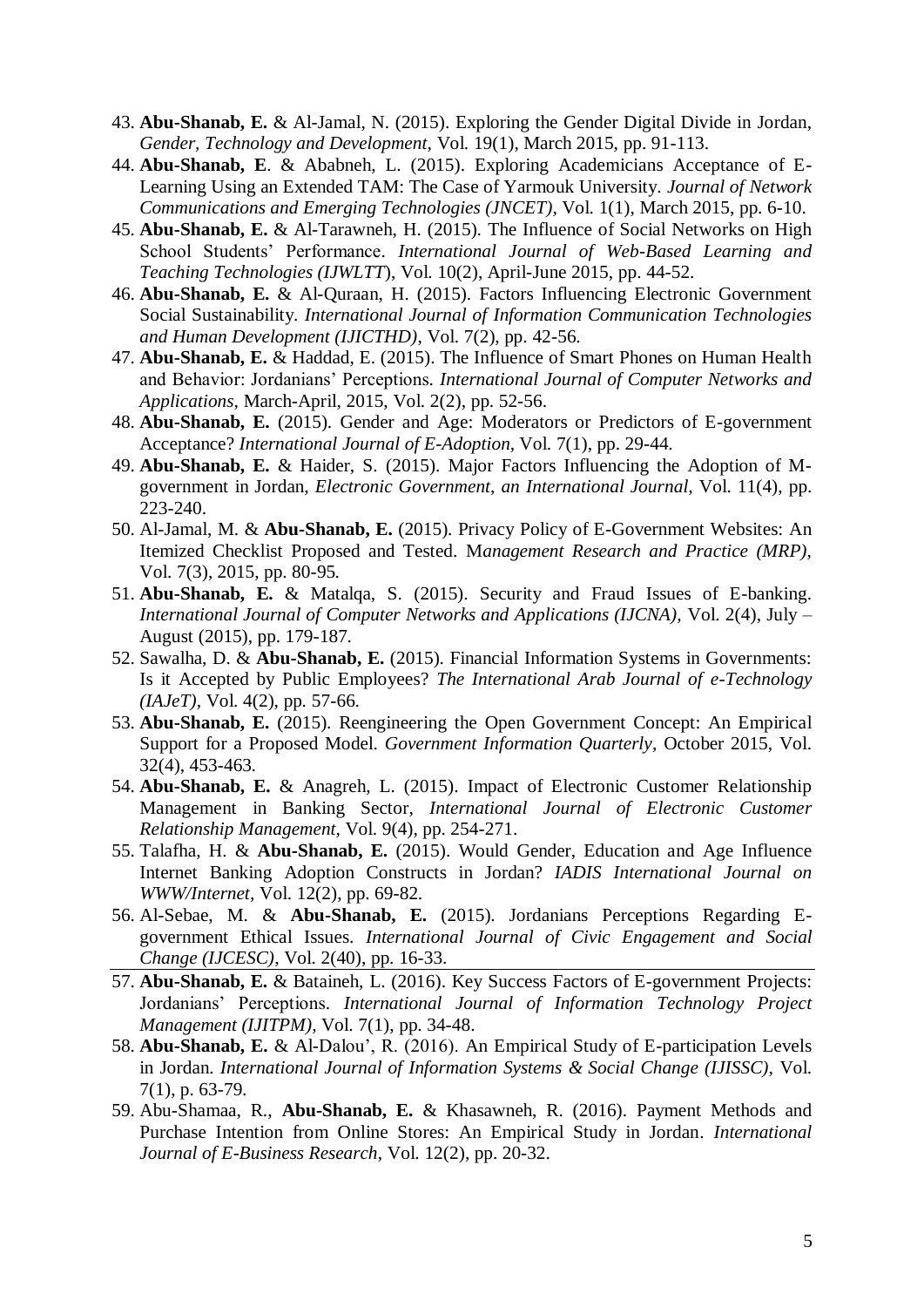- 60. Qasim, H. & **Abu-Shanab, E.** (2016). Drivers of Mobile Payment Acceptance: The Impact of Network Externalities, *Information Systems Frontiers*, Accepted and expected to appear in 2016*.*
- 61. **Abu-Shanab, E.** (2016). E-democracy: The Fruit of E-government. *International Journal of Technology and Globalisation*, Accepted and expected to appear in 2016*.*
- 62. Al-Jamal, M. & **Abu-Shanab, E.** (2016) Open Government: The Line between Privacy and Transparency, *International Journal of Public Administration in the Digital Age (IJPADA),* Accepted and expected to appear in 2016.
- 63. Bataineh, L. & **Abu-Shanab, E.** (2016). How Perceptions of E-participation Levels Influence the Intention to Use E-government Websites, *Transforming Government: People, Process and Policy*, Accepted and expected to appear in 2016.
- 64. Abualbasal, W., **Abu-Shanab, E**. & Al-Quraan, H. (2016). Dynamic Analysis of UTAUT: The Case of Microsoft Project Management Software. *International Journal of Web-Based Learning and Teaching Technologies (IJWLTT)* Accepted and expected to appear in 2016.
- 65. Mishaal, D. & **Abu-Shanab, E.** (2016). Utilizing Facebook by the Arab World Governments. *International Journal of Public Administration in the Digital Age (IJPADA)* Accepted and expected to appear in 2016.
- 66. Alsmadi, I. & **Abu-Shanab, E.** E-government Website Security Concerns and Citizens' Adoption. *Electronic Government, an International Journal,* Accepted and expected to appear in 2016.
- 67. Al-Jamal, M. & **Abu-Shanab, E.** (2016). The Influence of Open Government on Egovernment website: The Case of Jordan, *International Journal of Electronic Governance*, Accepted and expected to appear in 2016.

#### <span id="page-5-0"></span>**Other Publications & Books:** *[\[Home\]](#page-0-0)*

- 1. **Abu-Shanab, E.** (2010). Authored a book in Arabic language titled *"E-Government – from theory to implementation"* OR "**والتطبيق النظريت بين االلكترونيت الحكومت مشاريع** "With the Arab Administrative Development Organization (ARADO, affiliated with the League of Arab States, Cairo), Published and out in the market since **June 2010**. المنظمة منشىرات العربية للتنمية الادارية (بحوث ودراسات – رقم 478)
- 2. Jointly Authored a book chapter in the area of ERP titled: Production Information Systems Usability in Jordan (Chapter Authors: **Abu-Shanab, E**. & Al-Tarawneh, H., pages 270-285**),** 2011. The book title is: *Enterprise Information Systems Design, Implementation, and Management: Organizational Applications* edited by *Maria Manuela Cruz-Cunha and João Varajão,* published by Information Science Reference, USA, 2011.
- 3. Authored a book in Arabic Language in *"E-Services"* (**االلكترونيت الخذماث** (in cooperation with Yousra Harb & Wijdan Abu-Albasal, used as a textbook for a course (MIS 109), third edition is issued in 2014.
- 4. Participated as a co-author of **two chapters** in the book "E-Marketing and E-CRM: Theories and Case studies", By: Rania Bakeir & Yousra Harb, Published by Lamber Academic Publishing (December 31, 2010), Germany, 64 pages.
- 5. **Abu-Shanab, E.** (2012). Authored a book in Arabic language titled "E-government: A Tool for Democracy and Society Development" OR " **للذيمقراطيت أداة :االلكترونيت الحكومت المجتمعيت والتنميت** "With the Arab Administrative Development Organization (ARADO,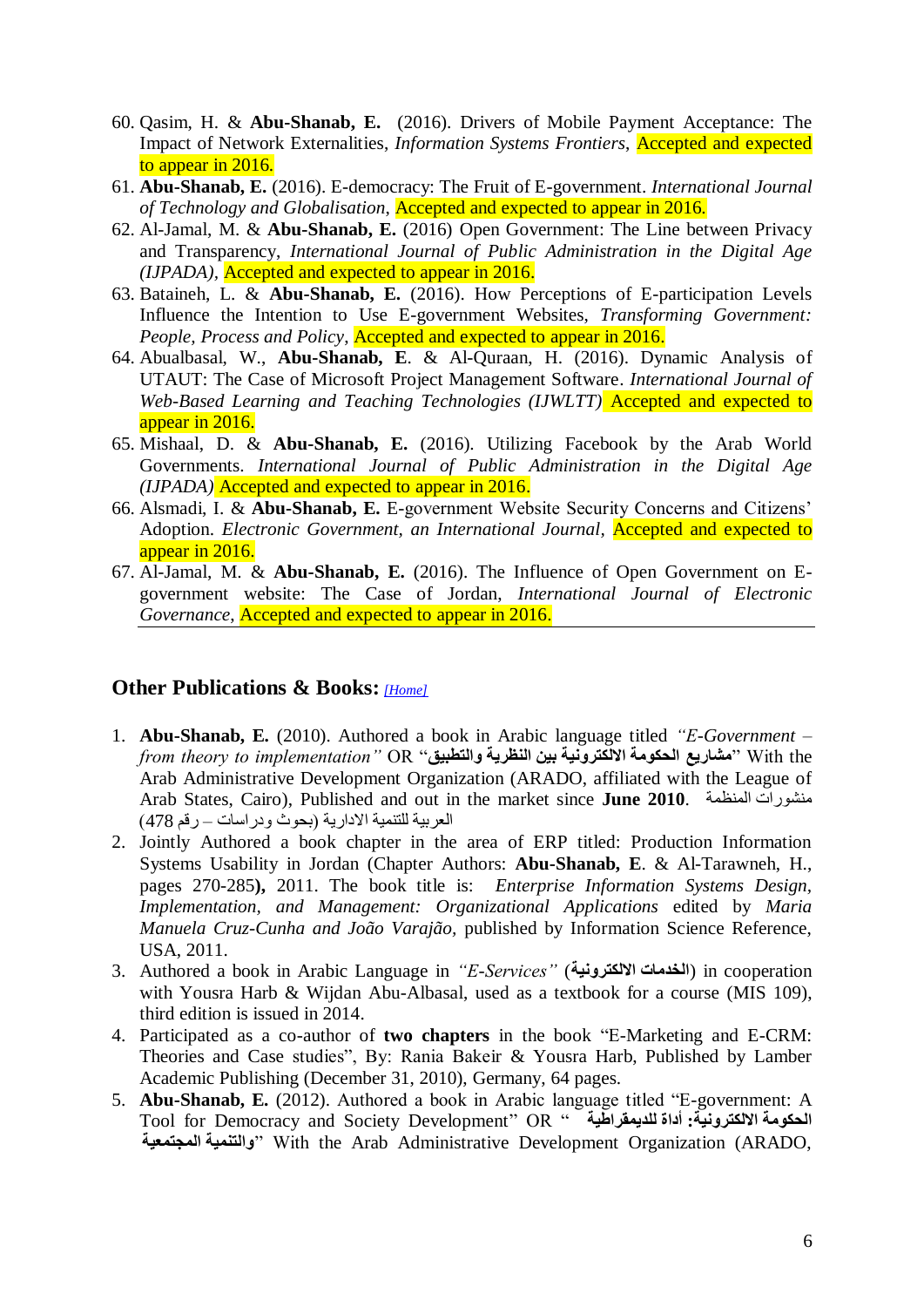affiliated with the League of Arab States, Cairo), Published and out in the market since منشىرات المنظمة العربية للتنمية االدارية )بحىث ودراسات – رقم 492( **2012**. **June**

- 6. **Abu-Shanab, E.,** Khasawneh, R. & Smadi, I. (2013). Authentication Mechanisms For E-Voting. A book chapter in "*Human Centered System design for E-Governance"* edited by Saqib Saeed & Chris Reddick., IGI Global, USA, (2013).
- 7. **Abu-Shanab, E.** & Al-Saggar, A. (2013). Reasons Behind IT Project Failure: The Case of Jordan. A book chapter in "*Business Strategies and Approaches for Effective Engineering Management"* edited by Saqib Saeed, M. Ayoub Khan, Rizwan Ahmad., IGI Global, USA, (2013).
- 8. Khasawneh, R. & **Abu-Shanab, E.** (2013). Using KMS as a Tool to Improve Decision Making Process. A book chapter in "*Knowledge based Processes in Software Development"* edited by Saqib Saeed & Izzat Alsmadi, IGI Global, USA, (2013).
- 9. **Abu-Shanab, E.** (2014). Electronic Government, a tool for good governance and better service. A book published by author, second edition (deposit number: ISBN: 978-9957- 550-99-8, 2014, 262 pages.

#### <span id="page-6-0"></span>**Conference Proceedings:** *[\[Home\]](#page-0-0)*

- 1. **Abu-Shanab, E.,** Md Nor, K., Pearson, J. & Crosby, L. (2003). Self-efficacy and end user satisfaction: the impact of social influence. *Proceedings of the Decision Sciences Institute Conference- Washington DC. 2003*, p. 1-6.
- 2. **Abu-Shanab**, **E.** (2004). Data Warehousing Strategies: A Strategic Alignment Perspective. A conceptual paper presented in the *Proceedings of the Decision Sciences Institute Conference-Boston*, USA. 2004, p. 1-6.
- 3. **Abu-Shanab. E.** & Knight, M. (2004). The Technology Acceptance Model: The Effect of Agreeability. A conceptual paper presented in the *Proceedings of the Decision Sciences Institute Conference-Boston*, USA. 2004, p. 1-6.
- 4. **Abu-Shanab, E.** (2006). Group Support Systems: A Culture-Task Fit Model. A conceptual paper presented in the *Proceedings of the Seventh Arab Conference on Information Technology (ACIT 2006), Irbid,* Jordan, 1-6.
- *5.* **Abu-Shanab**, **E**. (2007). Supply Chain Management & Information Sharing Capabilities. A conceptual paper presented in the *Proceedings of the 8th European Conference on Knowledge Management- Barcelona, Spain, 2007 (1-9).*
- *6.* **Abu-Shanab**, **E.** (2007). Jordan's E-Government Program: A User Centered Approach*.* A conceptual paper presented in a *conference at Yarmouk University regarding Continuous Development and research at higher education organizations*, Jordan.
- 7. Hamam, S., Abu Abbas, O., Abdel-Qader, R., & **Abu-Shanab**, **E.** (2008). E-learning as Learning Method in Jordanian Primary and Secondary Education Environment. *The Second International Conference & Exhibition for Zain e-Learning Center*, Bahrain, 2008.
- 8. **Abu-Shanab, E.** (2008). Dynamic Systems Analysis: The Technology Acceptance *Model. 7th European Conference on Research Methodology for Business and Management Studies (ECRM 2008. London, UK (2008)*.
- 9. **Abu-Shanab, E.** & Siakas, K. (2009). "Collaborative Development of a New Postgraduate Course in ICT and Media Convergence: Experiences and Reflections", *Proceedings of the Software Quality Management 2009 and INSPIRE 2009, Southampton, UK, 2009.*
- 10. Awawdeh, N. & **Abu-Shanab, E.** (2009). RFID in Healthcare Industry: A Strategic Framework for Implementation. A conceptual paper presented in the *Proceedings of the*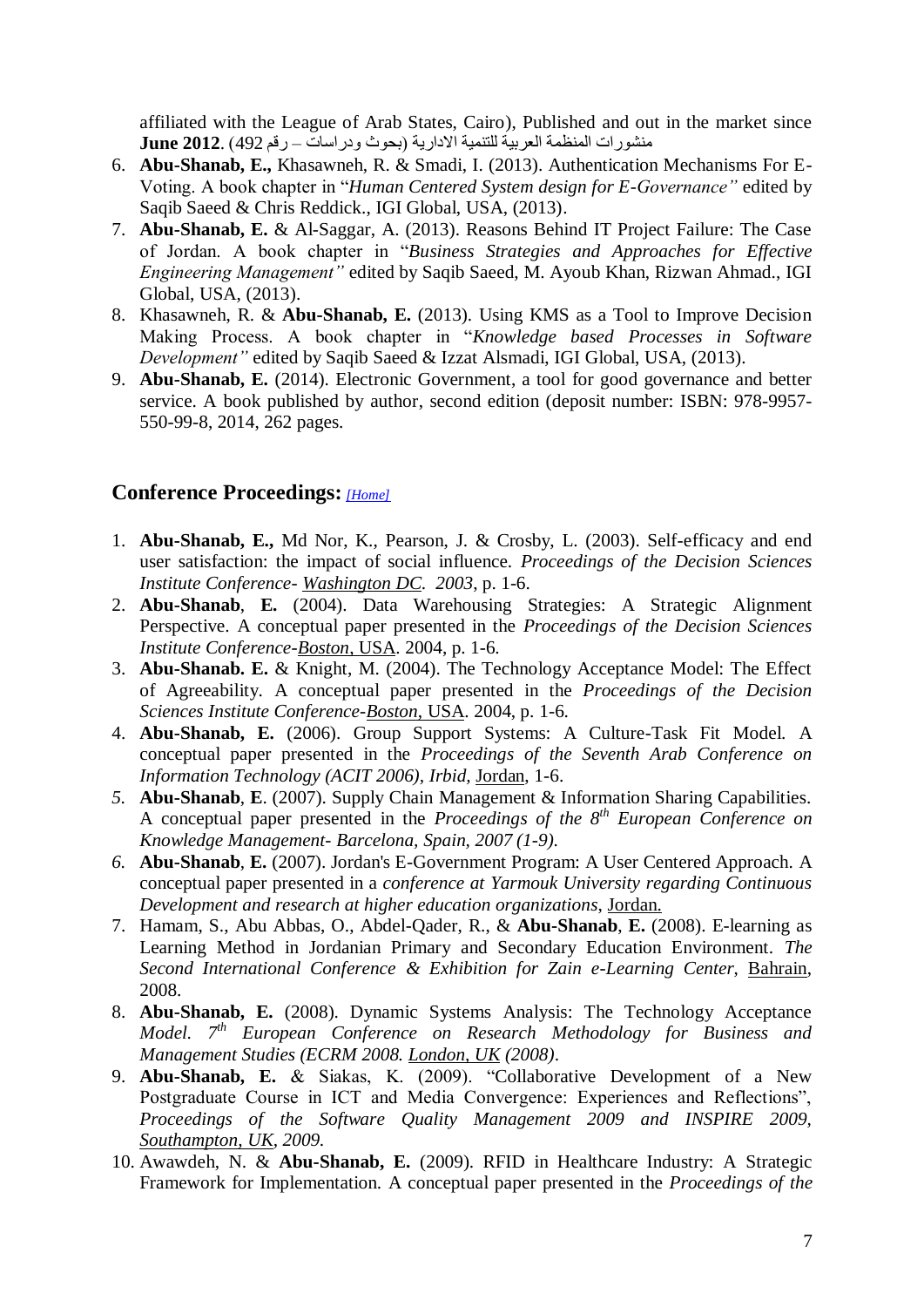*4 th International Conference on Information Technology (ICIT 2009), Amman, Jordan,*  pp. 1-18.

- 11. Harb, Y. & **Abu-Shanab, E**. (2009). Electronic Customer Relationship Management (e-CRM) in Zain Company, a case study presented in the *Proceedings of the*  $4<sup>th</sup>$ *International Conference on Information Technology (ICIT 2009), Amman, Jordan,* pp. 1- 10.
- 12. Bataineh, M., **Abu-Shanab, E**. & Jdaitawi, A. (2009). M-Government in Jordan: Today and the Future, A conceptual paper presented in the *Proceedings of the 4<sup>th</sup>* International *Conference on Information Technology (ICIT 2009), Amman, Jordan,* pp. 1-9.
- 13. **Abu-Shanab, E**. & Al-Tarawneh, H. (2009). Production Information Systems Usability in Jordan. *Proceedings of the Conference of ENTERprise Information Systems*, CENTERIS-2009, Ofir, Portugal, pp. 43-53.
- 14. Harb, Y. & **Abu-Shanab, E.** (2009). The Impact of E-government on Rural Areas: The Case of Jordan. A conceptual paper presented in the Proceedings of *The 3rd Mosharaka International Conference on Communications*, Computers and Applications, Amman, Jordan, 26-28 of October, 2009.
- 15. Refai, H. & **Abu-Shanab, E.** (2009). Electronic Voting Systems: A Tool for Edemocracy. A conceptual paper presented in the Proceedings of *The 3rd Mosharaka International Conference on Communications,* Computers and Applications, Amman, Jordan, 26-28 of October, 2009.
- 16. Abu-Baker, A. & **Abu-Shanab, E.** (2009). Evaluation Methods for E-government Websites. A conceptual paper presented in the Proceedings of *The 3rd Mosharaka International Conference on Communications,* Computers and Applications, Amman, Jordan, 26-28 of October, 2009.
- 17. Obeidat, R. & **Abu-Shanab, E.** (2009). E-Government and E-Business in Jordan: Motivators and Barriers. A conceptual paper presented in *The Proceedings of the International Conference on Information and Communication Systems ICICS'09*, December 20-22, Amman, Jordan, pp. 156-163.
- 18. Bakeir, R., **Abu-Shanab, E.** & Al Biss, S. (2009). Applying E-marketing Methodologies In The Mobile Industry: The Case of Orange – Jordan. A case study presented in the Proceedings of the *Third International Symposium in Information & Communication Technology*, Amman, Jordan, 2009.
- 19. Haddad, N. **& Abu-Shanab, E.** (2009). Mobile Democracy: The Case of Jordan's SMS Gateway. A conceptual paper presented in the Proceedings of *The 3rd Mosharaka International Conference on Communications, Networking and Information Technology*, Amman, Jordan, 21-23 of December, 2009.
- *20.* Harb, Y. & **Abu-Shanab, E.** (2009). E-learning Initiatives in Jordan: Pedagogical Evaluation of the Hashemite University E-learning System. A case study presented in the Proceedings of *The 3rd Mosharaka International Conference on Communications, Networking and Information Technology,* Amman, Jordan, 21-23 of December, 2009.
- 21. Al-Fuqaha, I. & **Abu-Shanab, E**. (2010). Re-Shaping Education in the Third Millennium Through Promoting the Strategy of Systems Thinking. A conceptual paper presented in the *Proceedings of the Global Learn Asia Pacific 2010, Penang, Malaysia, May 2010.*
- 22. Furumo, K. & **Abu-Shanab, E**. (2010). The Impact of Language Barriers on Communication and Trust Development in Global Virtual Teams. *The International Conference on Business and Information 2010*, July 5-7, 2010, Kitakyushu, Japan.
- 23. **Abu-Shanab, E.** (2011). Education Level as a Technology Adoption Moderator. *Proceedings of the 3rd IEEE International Conference on Computer Research and Development (ICCRD 2011).* Shanghai, China, March 11-13, 2011, V0l 1, pp. 324-328.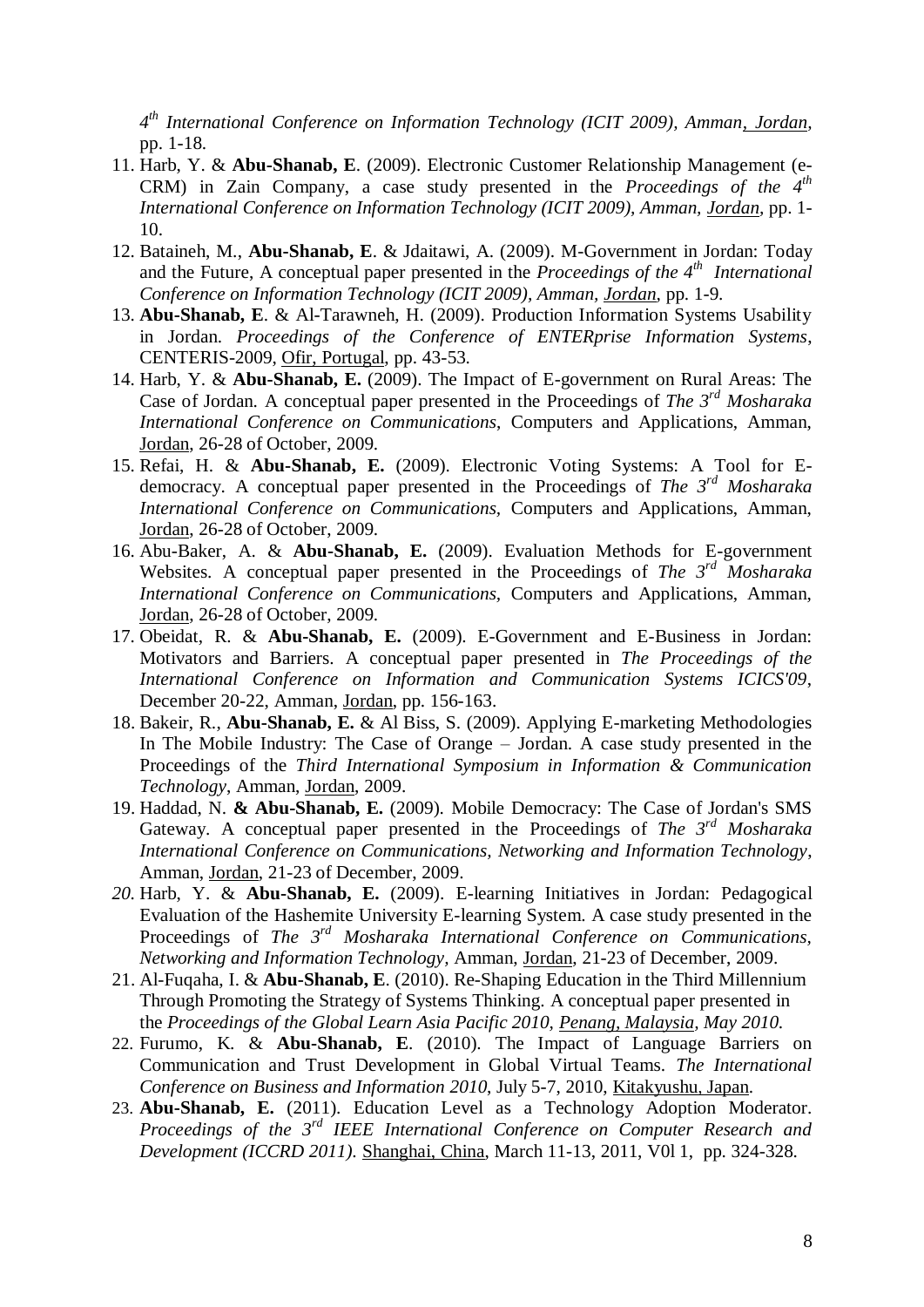- 24. **Abu-Shanab, E.** (2011). University Research Role In E-Government. *The Future Vision for Improving Scientific Research in The Arab World (* في العلمي بالبحج للنهىض المستقبلية الرؤيا العربي الىطن*(*. A conference at Yarmouk University, Irbid, Jordan, March 28-30, 2011, 8 pages.
- 25. **Abu-Shanab, E.** (2011). Quality Assurance Initiatives: The Influence of Language. *The International Arab Conference on Quality Assurance in Higher Education,* Zarqa, Jordan, May 10-12, 2011.
- 26. **Abu-Shanab, E.** & Harb, Y. (2011). E-learning in Jordanian Universities, the Case of Al-Hashemite University. *The 5th International Conference on Information Technology,* May 12-13, 2011, Amman/ Jordan.
- 27. Rababah, B & **Abu-Shanab, E.** (2011). Reengineering E-government Projects: Gender Digital Divide Perspective – The Case of Jordan. *The 5th International Conference on Information Technology,* May 12-13, 2011, Amman/ Jordan.
- 28. Al-Smadi, A. & **Abu-Shanab, E.** (2011). Accreditation and Academic Audit Strategies for the Information Technology Faculties in Jordan. *The 5th International Conference on Information Technology,* May 12-13, 2011, Amman/ Jordan.
- 29. Furumo, K., Hennessey, H. & **Abu-Shanab, E.** (2011). Performance and Perceptions Of Slacking In Virtual Cross-Cultural Teams. "*The IADIS Multi Conference on Computer Science and Information Systems" (MCCSIS 2011),* 20-26 July, 2011, Rome, Italy.
- 30. Edwards, H., Furumo, K., **Abu-Shanab, E.** & Md Nor, K. (2011). Communication as a Predictor of Success in Projects involving Virtual Teams. *BAI2011 International Conference on Business and Information,* 4-6 July, 2011, Bangkok, Thailand.
- 31. **Abu-Shanab, E.** Momani, A. & Ababneh, N. (2012). Teachers' Adoption Of E-learning Systems: The Case of Eduwave in Jordan, The *2012 International Arab Conference of e-Technology (IACe-T'2012), Zarqa, Jordan, in April 25-27, 2012, pp. 51-56.*
- 32. **Abu-Shanab E.** & Al-Dalou', R. (2012). E-participation Initiatives: A Framework for Technical Tools, The *2012 International Arab Conference of e-Technology (IACe-T'2012), Zarqa, Jordan, April 25-27, 2012, pp. 57-64.*
- **33. Abu-Shanab, E.** Ababneh, N., & Momani, A. (2012). E-learning Systems' Acceptance: The Case of Eduwave in Jordan, *The 8th International Scientific Conference eLearning and software for Education Bucharest, Romania, April 26-27, 2012, pp. 463-467.*
- 34. Khasawneh, R. & **Abu-Shanab, E**. (2013). Factors Affecting Group Support Systems (GSSs) Usage: Users Perceptional view. *Fourth International Conference on Information and Communication Systems (ICICS 2013),* April 23-25, 2013. Irbid, Jordan, pp. 81-86.
- 35. Khasawneh, R., Rabayah, W. & **Abu-Shanab, E**. (2013). E-Government Acceptance Factors: Trust And Risk. *The 6th International Conference on Information Technology (ICIT 2013),* 8-10 May, 2013, Amman, Jordan, pp.1-8*.*
- 36. **Abu-Shanab, E.** & Khasawneh, R. (2013). E-Government Adoption: A Digital Divide Perceptional View. *The 6th International Conference on Information Technology (ICIT 2013),* 8-10 May, 2013, Amman, Jordan, pp. 1-8*.*
- 37. Al-Dalou', R. & **Abu-Shanab, E.** (2013). E-Participation Levels and Technologies. *The 6th International Conference on Information Technology (ICIT 2013),* 8-10 May, 2013, Amman, Jordan, pp.1-8.
- 38. **Abu-Shanab, E.** (2013). The Relationship between Transparency and E-government: An Empirical Support. *IFIP e-government conference 2013 (EGOV 2013*), September 16-19, 2013, Koblenz, Germany, pp. 84-91.
- 39. **Abu-Shanab, E.** (2013). RFID Utilization in Libraries: The Benefits, Challenges and Future Directions. First International conference "*Libraries and Information Centers in a Changing Digital Environment,"* Amman, Jordan, October 29-30, 2013, pp. 1-17.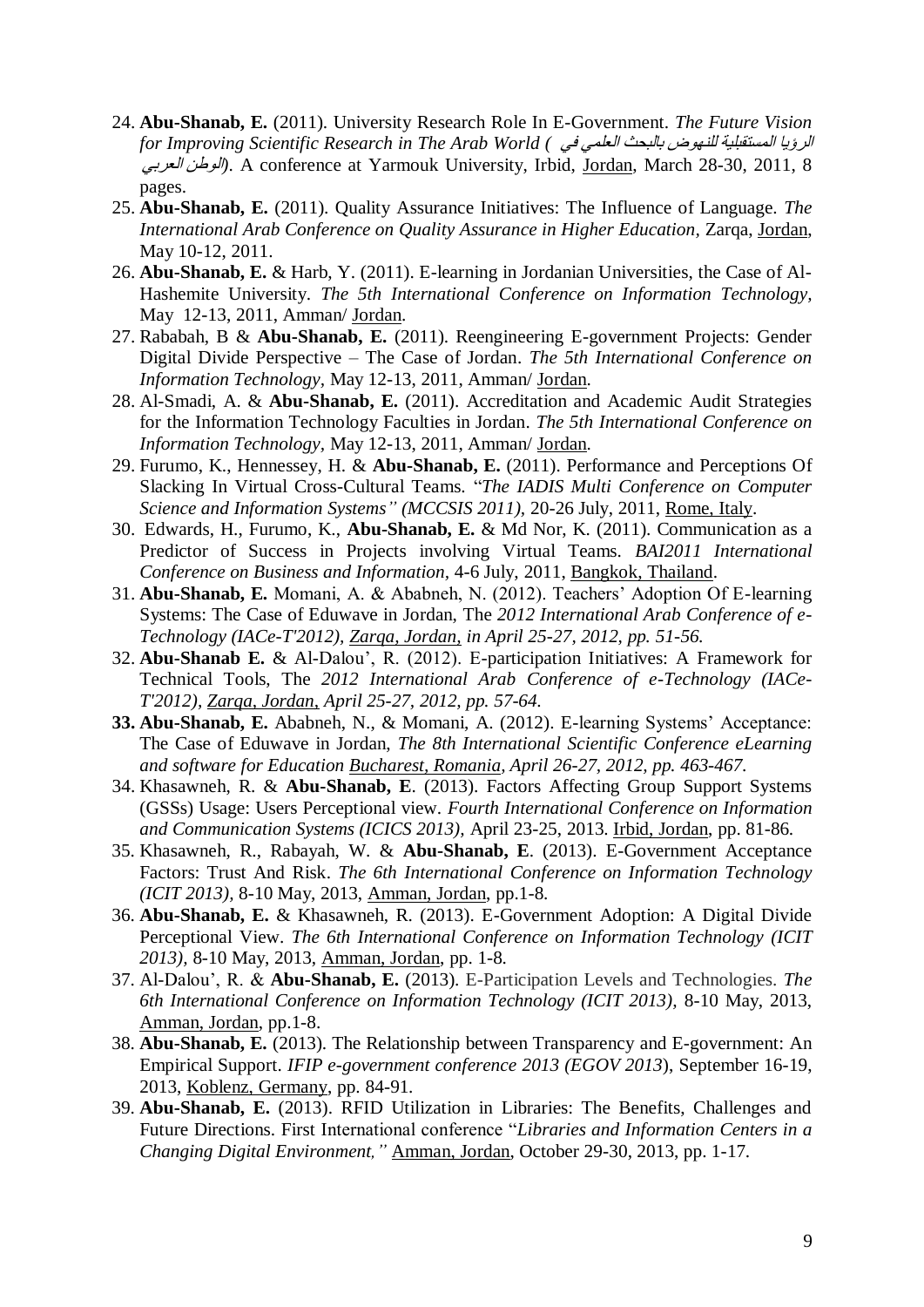- 40. Alafeef, M., Singh, D., Ahmad, K., **Abu-Shanab, E**. (2013). Usability Testing for Mobile Banking Prototype in Jordan. *Proceedings of the 2nd International Conference on Computer Engineering &Mathematical Sciences (ICCEMS 2013),* 5-6 December 2013, Kuala Lumpur, Malaysia, pp. 48-54.
- 41. Al-Azzam, A. & **Abu-Shanab, E**. (2014). E-government: The Gate for Attracting Foreign Investments. *The 6th International Conference on Computer Science and Information Technology (CSIT 2014), IEEE conference, Amman, Jordan, 26 & 27-3- 2014, pp. 161-165*.
- 42. Frehat, M. & **Abu-Shanab, E.** (2014). The Role Of Social Networking In The Social Reform On Young Society, Accepted and presented as a poster in *The International Conference on Management of Computational and Collective Intelligence in Digital EcoSystem* (MEDES 2014), September 15-17, 2014, Al-Qasim, Saudi Arabia, pp.1-2.
- 43. **Abu-Shanab, E.** & Shihadeh, S. (2014). The Contributions of Knowledge Management into a Better Customer Relationship Management: A Proposed Framework, *The 7th International Conference on Innovation and Knowledge Management in Asia Pacific (IKMAP 2014),* 9-10 October 2014, Bangkok, Thailand.
- 44. Abu-Shamaa, R. & **Abu-Shanab, E.** (2015). Factors Influencing the Intention to Buy From Online Stores. *The IEEEGCC conference & Exhibition Background, Towards Smart Sustainable Solutions,* Muscat, Oman, 1-4 February, 2015, pp. 1-7.
- 45. Al-Quraan, H. & **Abu-Shanab, E.** (2015). Predictors of E-Participation Levels: The Case of Jordan, *ICIT 2015 The 7th International Conference on Information Technology*, Amman, Jordan, pp. 325-331.
- 46. Al-Jamal, M. & **Abu-Shanab, E.** (2015). Privacy Policy of E-Government Websites and the Effect on Users' Privacy, *ICIT 2015 The 7th International Conference on Information Technology*, Amman, Jordan, pp. 338-344.
- 47. Al-Jamal, N. & **Abu-Shanab, E.** (2015). E-Government Adoption in Jordan: The Influence of Age, *ICIT 2015 The 7th International Conference on Information Technology*, Amman, Jordan, pp. 345-350.
- 48. Al-Sebae, M. & **Abu-Shanab, E.** (2015). Big Issues for a Small Piece: RFID Ethical Issues, *ICIT 2015 The 7th International Conference on Information Technology*, Amman, Jordan, pp. 351-356.
- 49. Mishaal, D. & **Abu-Shanab, E.** (2015). The Effect of Using Social Media in Governments: Framework of Communication Success *ICIT 2015 The 7th International Conference on Information Technology*, Amman, Jordan, pp. 357-364.
- 50. Hammouri, Q., Shraideh, L. & **Abu-Shanab, E.** (2015). Evaluating the Success of Information Strategic System Planning, *ICIT 2015 The 7th International Conference on Information Technology*, Amman, Jordan, pp. 390-396.
- 51. **Abu-Shanab, E.** & Talafha, H. (2015). Internet Banking Adoption In Jordan: The SERVQUAL Extension. Proceedings of the *14th International Conference WWW/Internet 2015,* Dublin, Ireland, October 24-26 of October 2015, pp. 90-97.
- 52. Alsmadi, I., Al-Kabi, M. & **Abu-Shanab, E.** (2015). Requirements and Challenges for Building a National Open Security Lab. Proceedings of the *First Summit on Countering Cyber Crimes*, Reyadh, Saudia Arabia, October 27-29 October 2015, pp. 1-15.
- 53. Al-Sharafi, M., Arshah, R., **Abu-Shanab, E.,** Fakhreldin, M. & Elayah, N. The Effect Of Security And Privacy Perceptions On Customers' Trust To Accept Internet Banking Services: An Extension Of TAM. *COMSCET 2016,* Kuala Lumpur*,* Malaysia, 23-24 January, 2016, pp. 1-9.
- 54. Hammouri, Q., Al-Sebae, M. & **Abu-Shanab, E.** (2016). Justifying the Investment of Information Technology Projects: A Case Study from Jordan. *The 15th Scientific Annual*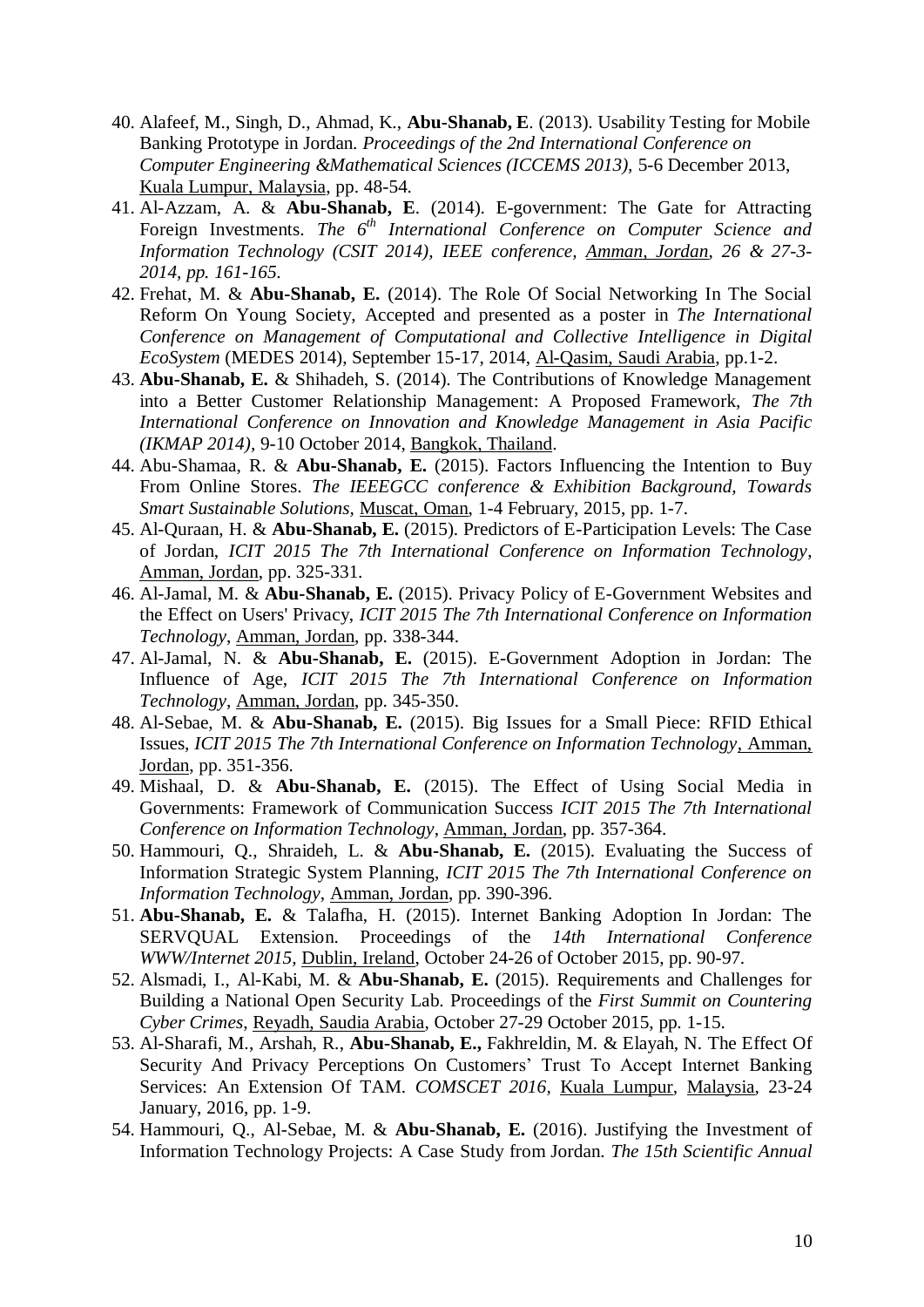*International Conference for Business: Sustainability and Competitiveness in Business,*  April 18-20, 2016, Amman, Jordan, pp. 55-64.

55. **Abu-Shanab, E.** & Shehabat, I. (2016). A Framework for Implementing Knowledge Management in E-Government. *The 15th Scientific Annual International Conference for Business: Sustainability and Competitiveness in Business,* April 18-20, 2016, Amman, Jordan, pp. 243-252.

# **Supervision Activities:**

*(Note: No PhD programs in YU in IT area, No thesis program in the MIS department at IT College, YU)*

- Supervised 2 master theses in the College of Economics and Administrative Sciences at Yarmouk University.
- Supervised 1 master thesis in the College of Education at Yarmouk University.
- Supervised many research projects in the Master Program in MIS at Yarmouk University in areas like e-government, technology acceptance, e-learning, knowledge management, e-CRM, project management issues, and mobile commerce. Published many articles with my students.

# **Design of Teaching Material:**

- Designed a course in **TEMPUS** project in the area of **ICT & Media Convergence Training,** related to Business strategies and models, marketing, regulation and ethical and social issues. A joint project with Alexander TEI of Thessaloniki, Greece & Sunderland University, UK.
- Designed an E-government course for the master level (not a structured course and based on a set of articles, and research activities).

# **Reviewing Activities (existing or old):**

- International Journal of Public Administration in the Digital Age (International editorial board  $\&$ reviewer).
- International Journal of Social & Organizational Dynamics in Information Technology (Associate editor & reviewer)
- International Journal of Technology Diffusion (IJTD) (Editorial board)
- Conference on ENTERprise Information Systems (CENTRIS 2010-2013, Scientific committee & Reviewer)
- International Arab Conference on Information Technology (Reviewer)
- International Conference on Information Technology (ICIT, Reviewer)
- International Conference on Business and Information (BAI2010, Reviewer)

# <span id="page-10-0"></span>**Teaching Experience:** *[\[Home\]](#page-0-0)*

- **Courses at Yarmouk University (Bachelor Degree):** 
	- o Introduction to Computers (CIS101a), Introduction to MIS (MIS102 old plan), Eservices (MIS109), Operations Research (MIS241), Electronic Commerce (MIS250),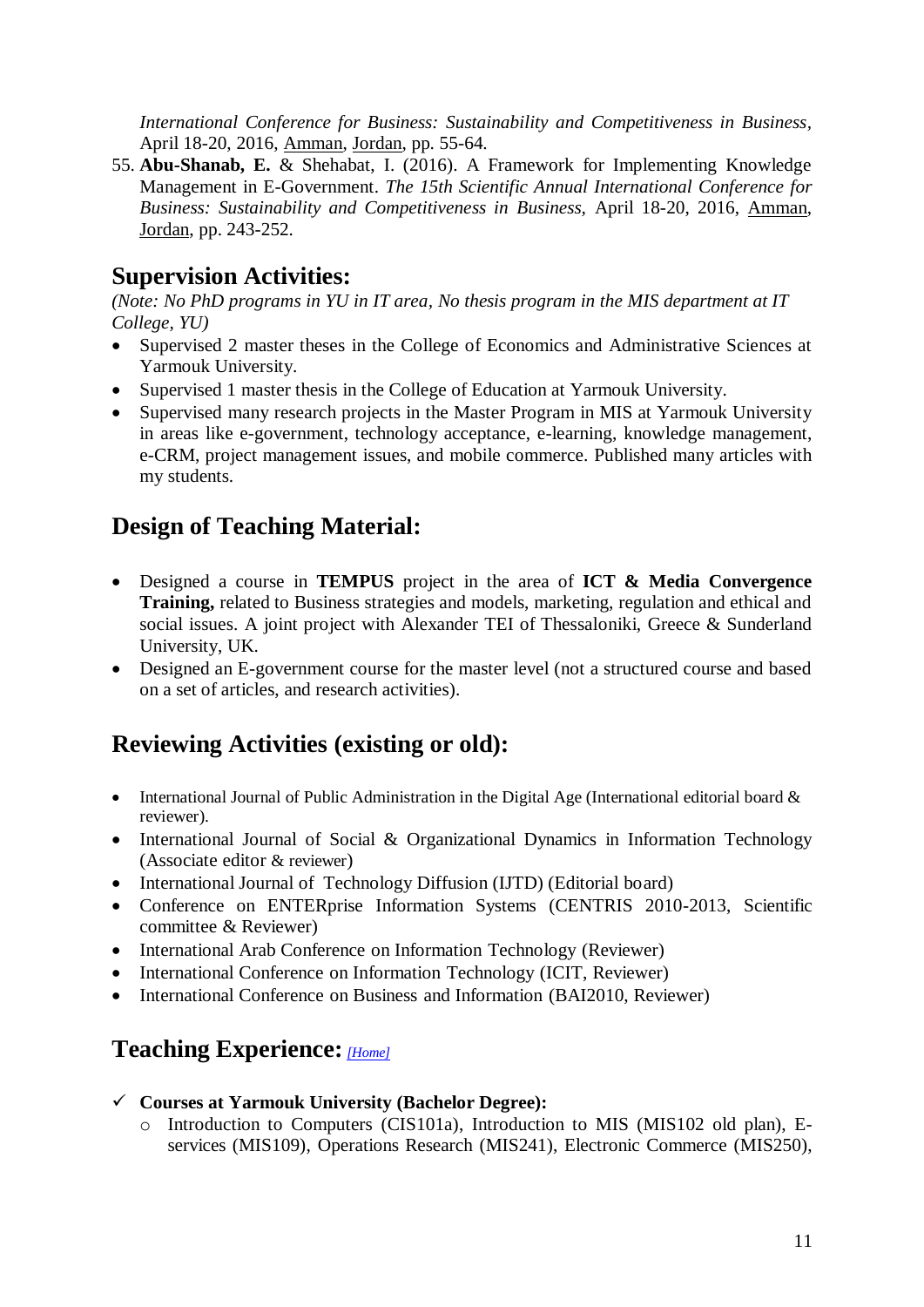Software Project Management (MIS361), Production Information Systems (MIS381), Legal Issues in MIS (MIS421), and Special Topics (E-government; MIS492).

#### **Courses at Yarmouk University (Master Degree):**

o Advanced Management Information Systems (MIS630), E-government (MIS654), Strategic Information Systems (MIS680), and Special Topics in MIS (E-marketing and E-CRM perspective; MIS691). Master Project coordinator in the department for many years (MIS695).

#### **Courses in an IT management joint master program between Yarmouk University and Sunderland University – UK (Jointly taught):**

o Electronic Commerce, Risk Assessment for System Change & Quality and Information Systems Strategies.

#### **Non-Degree Teaching:**

- o Teaching in the higher diploma program in education technology (Change-Agent for Arab Development and Education Reform, CADER).
- o Teaching in The Faculty Development Center at Yarmouk University (IT courses and technology tools for faculty members).
- o Lectured and trained for AIESEC, an international youth group, and supported their activities at YU.
- o Miscellaneous lectures: Leadership, Communication skills, Time Management, Professional career planning & self-confidence & empowerment.

#### **Courses at SIUC-USA:**

o Organizational Behavior, Management Science, Database Management, Computing for Business Administration, First Line supervision.

# **Achievements and Awards:**

- $\checkmark$  Invited as a keynote speaker to "The Information Security and E-government" conference in Malaysia. Sponsored by ARADO.
- $\checkmark$  Worked in a Tempus project for ICT convergence (Jointly with Greece & UK).
- Participated in committees at YU and IT College level (**Quality Assurance**, **E-learning & Strategic planning**). Worked on the follow-up committee of the strategic plan for YU for the years 2009-2013.
- $\checkmark$  Headed the organizing committee of the "Scientific week of IT College" at Yarmouk University for 3 consecutive years: 2007, 2008 & 2009.
- $\checkmark$  Member of the organizing committee of the Arab International Conference on Information Technology (ACIT) for the year 2006.
- Awarded the **John M. Fohr Memorial Scholarship in Management** honor certificate in the year 2004 as the best PhD student (at  $\text{SIUC} - \text{USA}$ ).
- $\checkmark$  Got the first place regarding students' evaluation as an instructor in the management department at SIUC more than one time.
- $\checkmark$  Nominated for the best GA/TA award at SIUC and came second in the college of business (2004/2005).
- $\checkmark$  Reviewed a full book and a proposal for a book in the area of operation management.
- $\checkmark$  Conducts session/workshops at the "Faculty Development Center", "Queen Rania Center", and "National Training Center" at YU.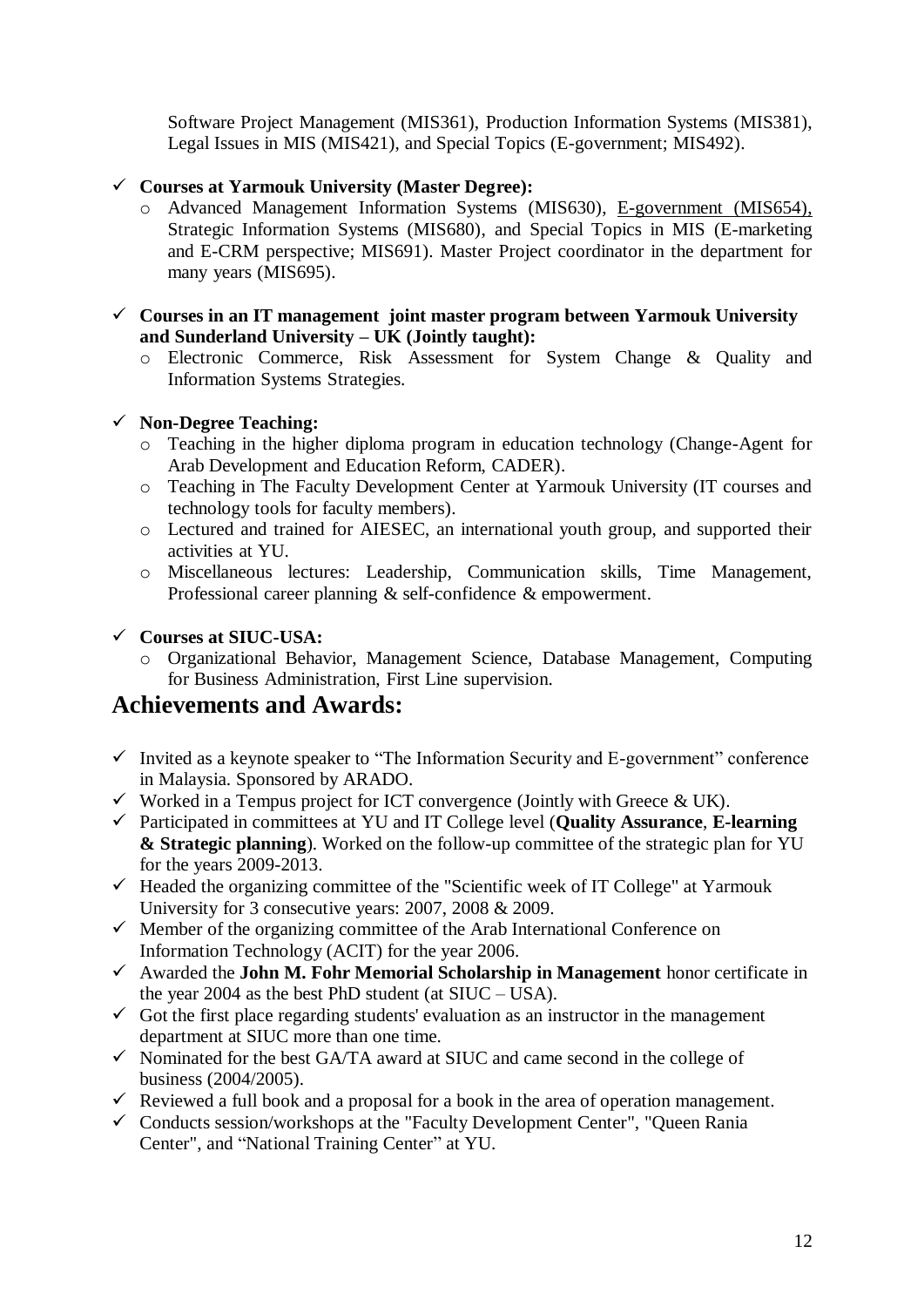- $\checkmark$  Participated in a national leadership training course in Jordan (Fast track leadership program). A research project was submitted as requirement for that training course.
- $\checkmark$  Participated in many Water Authority related workshops and training courses in management, technical, design, legal, and administrative areas.
- $\checkmark$  The highest ranked **Google Scholar** citation in *IT College* in YU, 6<sup>th</sup> in *YU overall*.

# **What did I do until now?**

*Rich and diverse public service…*

- $\checkmark$  Working as Department Chair of MIS Dept. starting from September 2015 ...
- $\checkmark$  An associate professor at the MIS Department, IT College, Yarmouk University (2012-September 2015….
- **Director of Faculty Development Center** at Yarmouk University For the Academic Year 2010-2011.
- $\checkmark$  Quality Assurance Officer in Oman College of Management & Technology, Oman (September 2009-August 2010).
- $\checkmark$  Working as an assistant professor in the MIS department at YU (2005-2012).
- Appointed as the **Assistant Dean for students' affairs** at the IT College for two years 2006-2008.
- Appointed as an **Assistant Professor at Yarmouk University**, MIS department on the  $28<sup>th</sup>$  of July 2005.
- **Finished My PhD degree at Southern Illinois University, Carbondale, USA.** Graduation date is Aug. 6, 2005.
- **Water Authority of Jordan:** A public sector work with the Ministry of Water and irrigation (The Hashemite kingdom of Jordan).
- o From Jan. 1996–Aug. 2001: Head of the Supervision & Design Section in Zarqa District.
- o From Aug. 1992 Jan. 1996: Head of the Operation and Maintenance at the Russaifa city – Zarqa District. **[Finished my MBA from Aug. 1994-Aug. 1995 at WLU-Canada as a Jordanian scholar]**
- o From Jun. 1990 Aug. 1992: Subscribers' section Engineer.
- o From Jul. 1988 Jun. 1990: Foreign Purchasing engineer.
- o From Dec. 1986 Jul. 1990: Supervision Engineer.
- $\checkmark$  From Sep. 1984 Sep. 1986: Jordanian Armed Forces, Supervision Engineer.

### **Other important information:**

- **Date of birth: August 25, 1962. Married with five kids.**
- $\checkmark$  Energetic and enjoys dynamic and challenging environments.
- $\checkmark$  Communication skills, computer skills, Internet involvement, social media, and leadership and project management skills.
- $\checkmark$  Supportive of youth and women entrepreneur initiatives and associations.
- $\checkmark$  Fast adapter, easy going, like to travel, and have an optimistic view of life.
- $\checkmark$  Fluently bilingual (Arabic and English).
- $\checkmark$  Senior Member of the Jordan Engineers Association since 1984.
- $\checkmark$  Senior Member of the Institute of Research Engineers and Doctors (IRED), the "Universal Association of Civil, Structural And Environmental Engineers"
- $\checkmark$  Writes Khaterah in social and higher education issues. For reading a sample of my writings, please visit my blog:<http://emadabushanab.blogspot.com/>

# **References:**

## **Prof. Zoheir Elsabbagh**